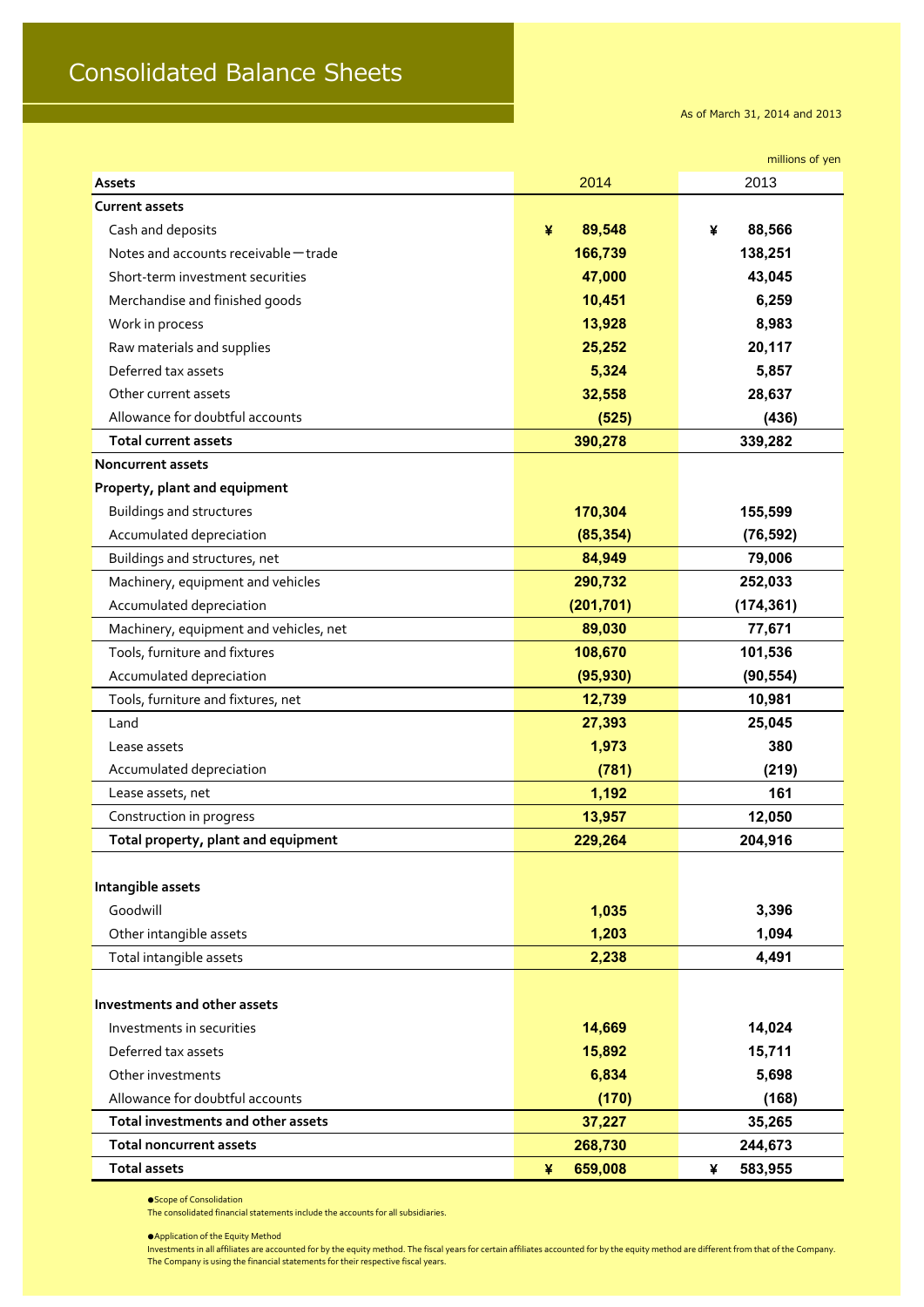|                                                                        |              | millions of yen |
|------------------------------------------------------------------------|--------------|-----------------|
| <b>Liabilities and net assets</b>                                      | 2014         | 2013            |
| <b>Current liabilities</b>                                             |              |                 |
| Notes and accounts payable - trade                                     | 163,433<br>¥ | 141,790<br>¥    |
| Short-term loans payable                                               | 28,607       | 20,802          |
| Current portion of long-term loans payable                             | 7,291        | 21,047          |
| Accrued expenses                                                       | 39,673       | 35,255          |
| Income taxes payable                                                   | 5,218        | 5,652           |
| Provision for product warranties                                       | 1,499        | 1,494           |
| Provision for bonuses to directors and corporate auditors              | 259          | 262             |
| Other current liabilities                                              | 21,667       | 20,251          |
| <b>Total current liabilities</b>                                       | 267,651      | 246,557         |
| <b>Noncurrent liabilities</b>                                          |              |                 |
| <b>Bonds Payable</b>                                                   | 20,000       |                 |
| Long-term loans payable                                                | 80,633       | 83,108          |
| Allowance for employee retirement benefits                             |              | 28,375          |
| Net defined benefit liability                                          | 35,420       |                 |
| Provision for retirement benefits for directors and corporate auditors | 496          | 598             |
| Asset retirement obligation                                            | 300          | 298             |
| Other noncurrent liabilities                                           | 5,423        | 4,275           |
| <b>Total noncurrent liabilities</b>                                    | 142,275      | 116,656         |
| <b>Total liabilities</b>                                               | 409,926      | 363,214         |
|                                                                        |              |                 |
| <b>Net assets</b>                                                      |              |                 |
| Shareholders' equity                                                   |              |                 |
| Capital stock                                                          | 8,400        | 8,400           |
| Capital surplus                                                        | 9,098        | 9,098           |
| Retained earnings                                                      | 198,363      | 189,273         |
| Treasury stock                                                         | (4,659)      | (4, 675)        |
| Total shareholders' equity                                             | 211,202      | 202,096         |
| Accumulated other comprehensive income                                 |              |                 |
| Net unrealised gains on other securities                               | 1,464        | 1,233           |
| Deferred Gains or Losses on Hedges                                     | (2)          |                 |
| Foreign currency translation adjustment                                | (3,645)      | (16,083)        |
| Remeasurements of defined benefit plans                                | (2, 269)     |                 |
| Total accumulated other comprehensive income                           | (4, 452)     | (14, 849)       |
| Subscription rights to shares                                          | 515          | 802             |
| <b>Minority interests</b>                                              | 41,816       | 32,690          |
| Total net assets                                                       | 249,082      | 220,740         |
| Total liabilities and net assets                                       | 659,008<br>¥ | 583,955<br>¥    |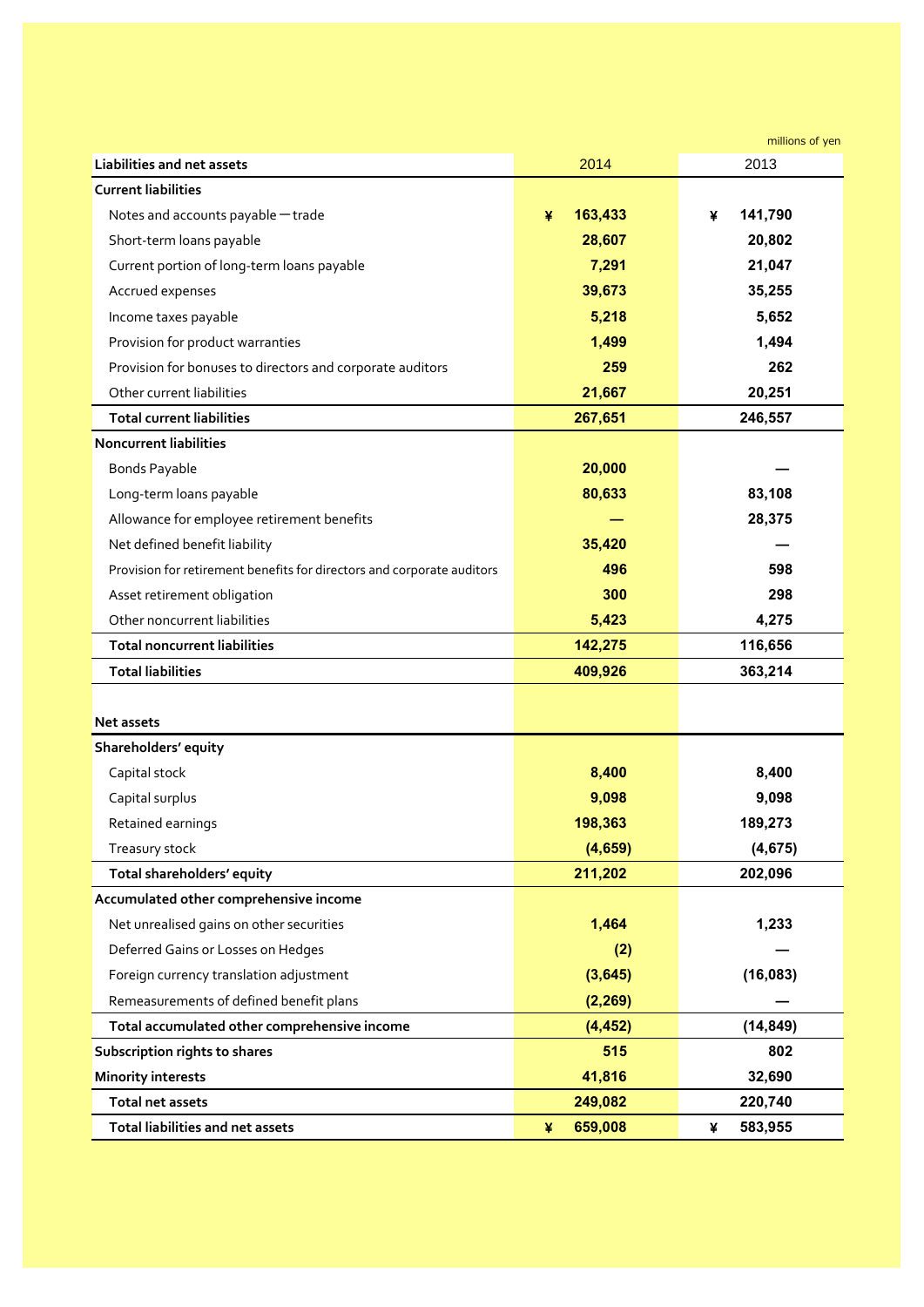## Consolidated Statements of Income and Consolidated Statements of Comprehensive Income

For the years ended March 31, 2014 and 2013

| <b>Consolidated Statements of Income</b>                            |             | millions of yen |
|---------------------------------------------------------------------|-------------|-----------------|
|                                                                     | 2014        | 2013            |
| Net sales                                                           | ¥ 1,218,399 | ¥ 1,079,497     |
| Cost of sales                                                       | 1,112,588   | 986,340         |
| Gross profit                                                        | 105,811     | 93,156          |
| Selling, general and administrative expenses                        |             |                 |
| Transportation and warehousing expenses                             | 7,740       | 7,359           |
| Salaries and bonuses                                                | 29,061      | 23,209          |
| Welfare expenses                                                    | 5,076       | 4,059           |
| Retirement benefit expenses                                         | 798         | 881             |
| Provision for bonuses to directors and corporate auditors           | 248         | 261             |
| Provision for directors' retirement benefits                        | 97          | 169             |
| Taxes and dues                                                      | 2,169       | 1,920           |
| Depreciation                                                        | 3,266       | 3,013           |
| Research and development expenses                                   | 1,942       | 3,131           |
| Amortisation of goodwill                                            | 1,151       | 1,434           |
| Other selling, general and administrative expenses                  | 25,435      | 22,411          |
| Total selling, general and administrative expenses                  | 76,988      | 67,854          |
| <b>Operating income</b>                                             | 28,823      | 25,302          |
| Non-operating income                                                |             |                 |
| Interest income                                                     |             | 1,472           |
|                                                                     | 1,498       |                 |
| Dividends income                                                    | 95<br>672   | 64              |
| Rental income on noncurrent assets                                  |             | 749             |
| Equity in net earnings of affiliates                                | 1,647       | 791             |
| Foreign exchange gains                                              | 4,523       | 4,650           |
| Insurance income                                                    | 2,625       | 204             |
| Other non-operating income                                          | 5,263       | 4,944           |
| Total non-operating income                                          | 16,328      | 12,879          |
| Non-operating expenses                                              |             |                 |
| Interest expenses                                                   | 1,696       | 1,747           |
| Loss on disposal of noncurrent assets                               | 578         | 352             |
| Depreciation                                                        | 811         | 915             |
| Other non-operating expenses                                        | 1,769       | 1,251           |
| Total non-operating expenses                                        | 4,856       | 4,267           |
| Ordinary income                                                     | 40,294      | 33,914          |
| <b>Extraordinary loss</b>                                           |             |                 |
| Expenses related to the shutdown of plant                           |             | 967             |
| Loss on valuation of investments in capital                         |             | 116             |
| <b>Impairment Loss</b>                                              | 4,364       |                 |
| Loss on transition to defined contribution pension plan             | 507         |                 |
| <b>Total extraordinary loss</b>                                     | 4,871       | 1,083           |
| Income before income taxes                                          | 35,422      | 32,830          |
| Income taxes-current                                                | 12,427      | 13,027          |
| Income taxes-deferred                                               | 2,235       | (1,820)         |
| <b>Total income taxes</b>                                           | 14,662      | 11,207          |
| Net income before minority interests                                | 20,760      | 21,623          |
| Minority interest in net income of subsidiaries                     | 8,149       | 5,830           |
| Net income                                                          | 12,610<br>¥ | 15,792<br>¥     |
|                                                                     |             |                 |
|                                                                     |             |                 |
| <b>Consolidated Statements of Comprehensive Income</b>              |             |                 |
|                                                                     |             |                 |
| Net income before minority interests                                | 20,760<br>¥ | 21,623<br>¥     |
| Other comprehensive income                                          |             |                 |
| Net unrealised gains (losses) on other securities                   | 226         | 432             |
| Deferred gains or losses on hedges                                  | (2)         |                 |
| Foreign currency translation adjustments                            | 15,613      | 15,619          |
| Amount corresponding to equity interest in equity method affiliates | 963         | 596             |
| Total other comprehensive income                                    | 16,800      | 16,648          |
| Comprehensive income                                                | 37,560      | 38,271          |
| (Breakdown)                                                         |             |                 |
| Comprehensive income attributable to parent company shareholders    | 25,277      | 29,382          |
| Comprehensive income attributable to minority shareholders          | 12,283      | 8,888           |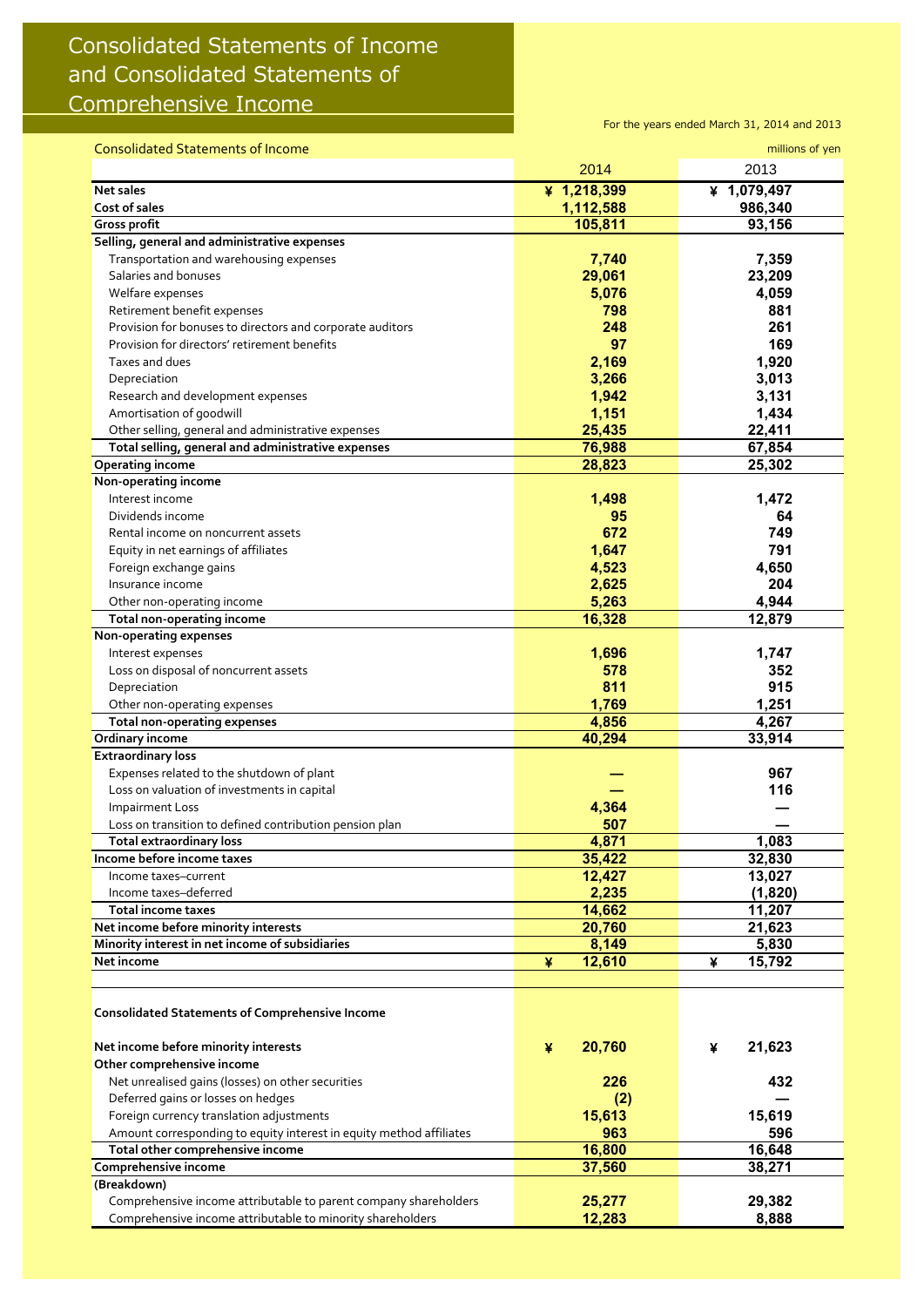## Consolidated Statements of Changes in Net Assets

For the years ended March 31, 2014 and 2013

|                                        |              | millions of yen |
|----------------------------------------|--------------|-----------------|
|                                        | 2014         | 2013            |
| Shareholders' equity                   |              |                 |
| <b>Capital stock</b>                   |              |                 |
| Balance at beginning of year           | 8,400<br>¥   | 8,400<br>¥      |
| Changes of items during the year       |              |                 |
| Total changes of items during the year |              |                 |
| Balance at end of year                 | 8,400        | 8,400           |
| Capital surplus                        |              |                 |
| Balance at beginning of year           | 9,098        | 9,098           |
| Changes of items during the year       |              |                 |
| Disposal of treasury stock             | (0)          |                 |
| Total changes of items during the year | (0)          |                 |
| Balance at end of year                 | 9,098        | 9,098           |
| <b>Retained earnings</b>               |              |                 |
| Balance at beginning of year           | 189,273      | 176,630         |
| Changes of items during the year       |              |                 |
| Dividends from surplus                 | (3,520)      | (3, 150)        |
| Net income                             | 12,610       | 15,792          |
| Total changes of items during the year | 9,089        | 12,642          |
| Balance at end of year                 | 198,363      | 189,273         |
| <b>Treasury stock</b>                  |              |                 |
| Balance at beginning of year           | (4,675)      | (4, 675)        |
| Changes of items during the year       |              |                 |
| Purchase of treasury stock             | (0)          | (0)             |
| Disposal of treasury stock             | 17           |                 |
| Total changes of items during the year | 16           | (0)             |
| Balance at end of year                 | (4,659)      | (4, 675)        |
| Total shareholders' equity             |              |                 |
| Balance at beginning of year           | 202,096      | 189,454         |
| Changes of items during the year       |              |                 |
| Dividends from surplus                 | (3,520)      | (3, 150)        |
| Net income                             | 12,610       | 15,792          |
| Purchase of treasury stock             | (0)          | (0)             |
| Disposal of treasury stock             | 16           |                 |
| Total changes of items during the year | 9,106        | 12,642          |
| Balance at end of year                 | 211,202<br>¥ | 202,096<br>¥    |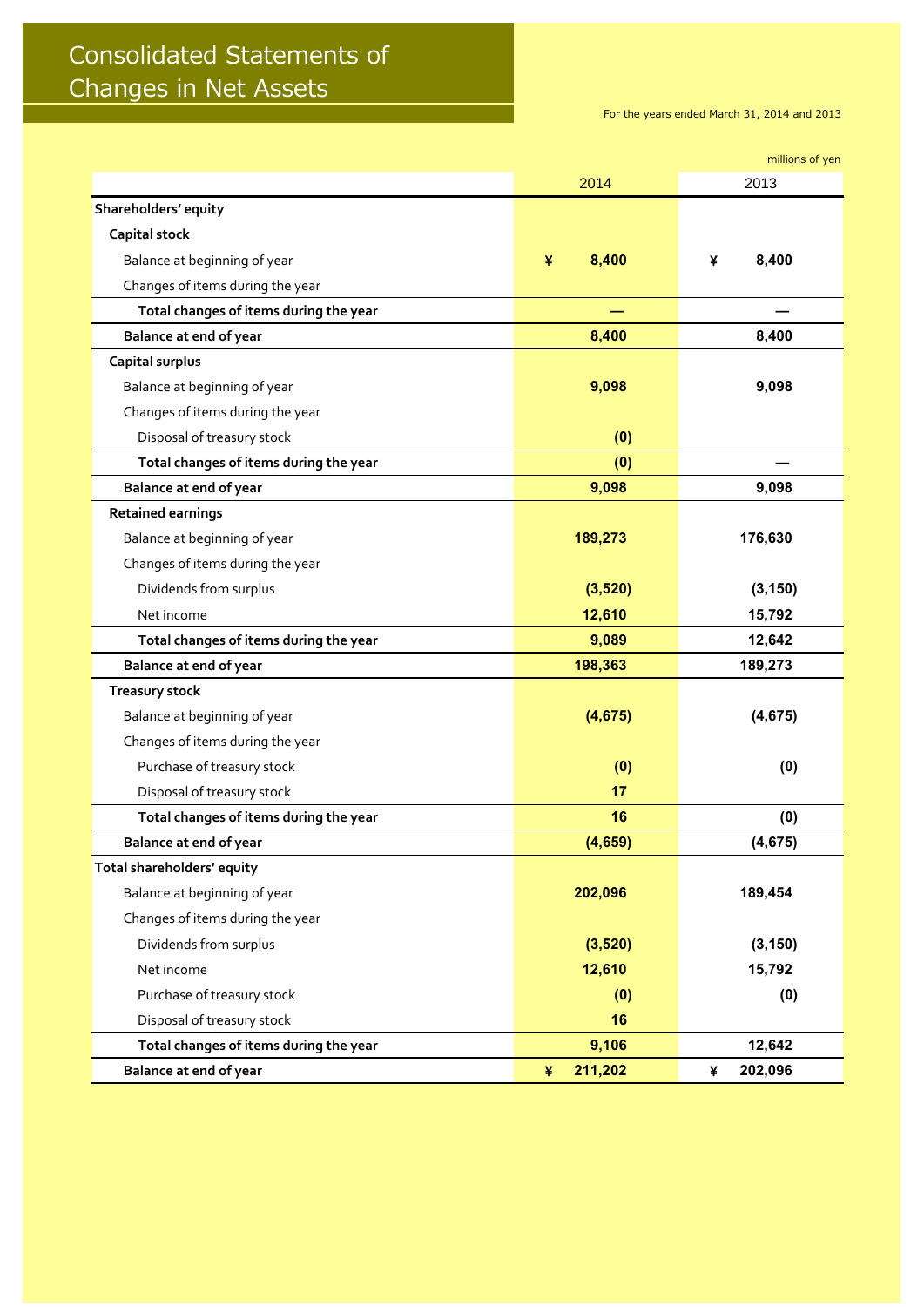For the years ended March 31, 2014 and 2013

|                                                                      |              | millions of yen |
|----------------------------------------------------------------------|--------------|-----------------|
|                                                                      | 2014         | 2013            |
| Accumulated other comprehensive income                               |              |                 |
| Net unrealised gains on other securities                             |              |                 |
| Balance at beginning of year                                         | ¥<br>1,233   | 785<br>¥        |
| Changes of items during the year                                     |              |                 |
| Net changes of items other than shareholders' equity during the year | 231          | 448             |
| Total changes of items during the year                               | 231          | 448             |
| <b>Balance at end of year</b>                                        | 1,464        | 1,233           |
| Deferred gains or losses on hedges                                   |              |                 |
| Balance at beginning of year                                         |              |                 |
| Changes of items during the year                                     |              |                 |
| Net changes of items other than shareholders' equity during the year | (2)          |                 |
| Total changes of items during the year                               | (2)          |                 |
| Balance at end of year                                               | (2)          |                 |
| Foreign currency translation adjustment                              |              |                 |
| Balance at beginning of year                                         | (16,083)     | (29, 224)       |
| Changes of items during the year                                     |              |                 |
| Net changes of items other than shareholders' equity during the year | 12,438       | 13,141          |
| Total changes of items during the year                               | 12,438       | 13,141          |
| Balance at end of year                                               | (3, 645)     | (16, 083)       |
| Remeasurements of defined benefit plans                              |              |                 |
|                                                                      |              |                 |
| Balance at beginning of year                                         |              |                 |
| Changes of items during the year                                     |              |                 |
| Net changes of items other than shareholders' equity during the year | (2, 269)     |                 |
| Total changes of items during the year                               | (2, 269)     |                 |
| Balance at end of year                                               | (2, 269)     |                 |
| Total accumulated other comprehensive income                         |              |                 |
| Balance at beginning of year                                         | (14, 849)    | (28, 439)       |
| Changes of items during the year                                     |              |                 |
| Net changes of items other than shareholders' equity during the year | 10,396       | 13,589          |
| Total changes of items during the year                               | 10,396       | 13,589          |
| Balance at end of year                                               | (4, 452)     | (14, 849)       |
| Subscription rights to shares                                        |              |                 |
| Balance at beginning of year                                         | 802          | 972             |
| Changes of items during the year                                     |              |                 |
| Net changes of items other than shareholders' equity during the year | (287)        | (169)           |
| Total changes of items during the year                               | (287)        | (169)           |
| <b>Balance at end of year</b>                                        | 515          | 802             |
| <b>Minority interests</b>                                            |              |                 |
| Balance at beginning of year                                         | 32,690       | 28,360          |
| Changes of items during the year                                     |              |                 |
| Net changes of items other than shareholders' equity during the year | 9,126        | 4,330           |
| Total changes of items during the year                               | 9,126        | 4,330           |
| Balance at end of year                                               | 41,816       | 32,690          |
| Total net assets                                                     |              |                 |
| Balance at beginning of year                                         | 220,740      | 190,347         |
| Changes of items during the year                                     |              |                 |
| Dividends from surplus                                               | (3,520)      | (3, 150)        |
| Net income                                                           | 12,610       | 15,792          |
| Purchase of treasury stock                                           | (0)          | (0)             |
| Disposal of treasury stock                                           | 16           |                 |
| Net changes of items other than shareholders' equity during the year | 19,235       | 17,750          |
| Total changes of items during the year                               | 28,341       | 30,393          |
| <b>Balance at end of year</b>                                        | 249,082<br>¥ | 220,740<br>¥    |